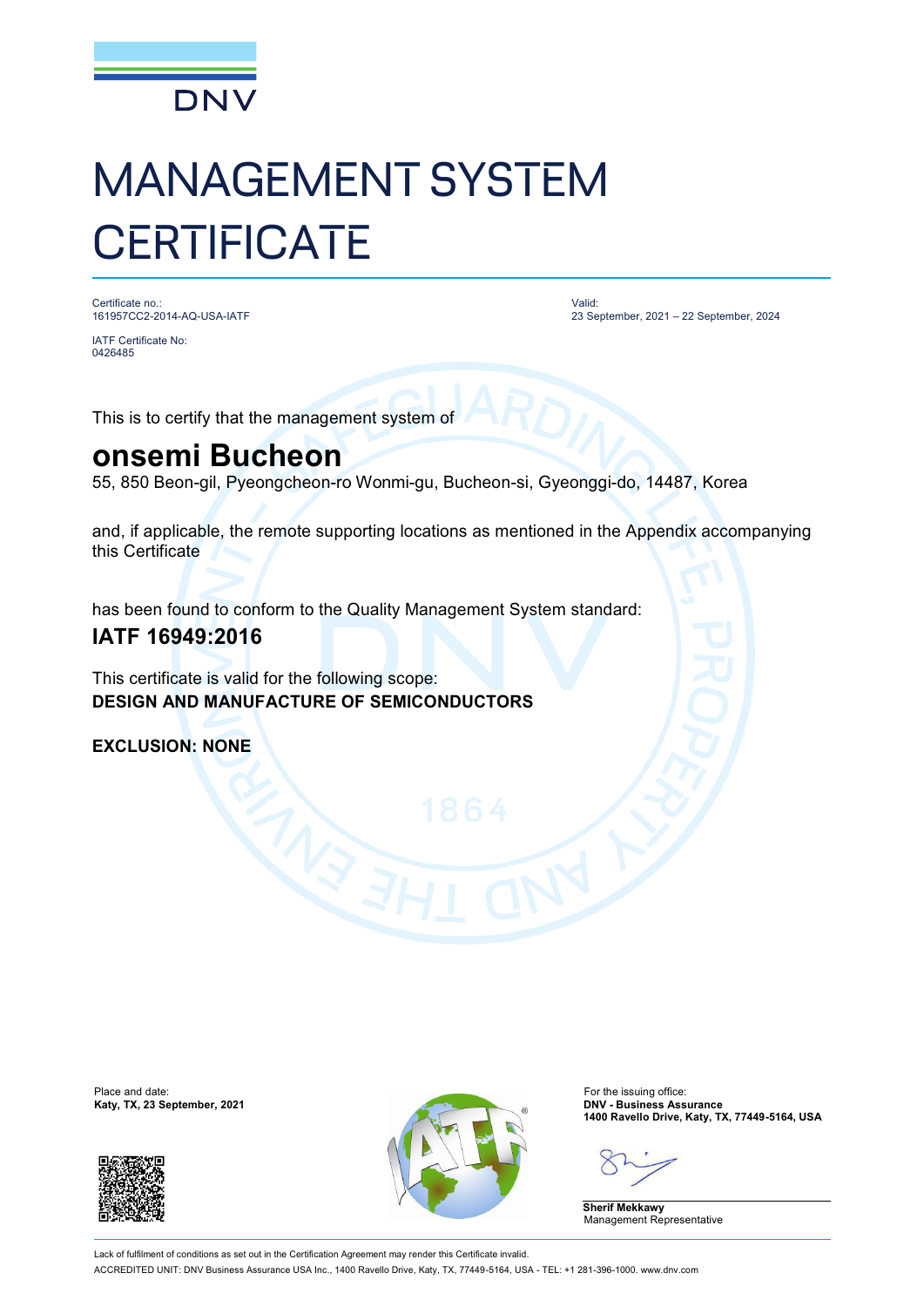

Certificate no.: 161957CC2-2014-AQ-USA-IATF IATF Certificate No: 0426485 Place and date: Katy, TX, 23 September, 2021

## **Appendix to Certificate**

#### **onsemi Bucheon**

Remote Support Locations included in the certification are as follows:

| <b>Site Name</b>                             | <b>Site Address</b>                                                                                                    | <b>RSL Activities</b>                                                                                                                                                          | <b>Certification</b><br><b>Body</b> |
|----------------------------------------------|------------------------------------------------------------------------------------------------------------------------|--------------------------------------------------------------------------------------------------------------------------------------------------------------------------------|-------------------------------------|
| onsemi Corporate Headquarters                | 5005 East McDowell Road,<br>Phoenix, AZ, 85008, USA                                                                    | Contract Review, Laboratory,<br>Product Design, Policy Making,<br>Quality Management, Management<br>Review, Strategic Planning,<br>Supplier Management, Warranty<br>Management | <b>DNV</b>                          |
| onsemi Beijing                               | Room 516, 5/F, Block A Innovation<br>Plaza, Tsinghua Science Park<br>Haidan District, Beijing 100084<br>P.R. China     | Sales                                                                                                                                                                          | <b>DNV</b>                          |
| onsemi Bundang                               | 7th & 9th Floors, Hunus Bldg., 93<br>Baekhyeon-ro, Bundang-gu,<br>Seongnam-si, Gyeonggido, 13595,<br>Republic of Korea | Customer Service, Sales<br>w                                                                                                                                                   | <b>DNV</b>                          |
| onsemi Bengaluru                             | Prestige Saleh Ahmed, 01-06<br>Floor, #105 Infantry Road,<br>Bengaluru, 65001, India                                   | <b>Sales</b>                                                                                                                                                                   | <b>DNV</b>                          |
| onsemi Kokomo                                | Li-Hsin Rd II Science-Based<br>Industrial Park TW, Kokomo, IN,<br><b>USA</b>                                           | Sales                                                                                                                                                                          | <b>DNV</b>                          |
| onsemi Carmona                               | Golden Mile Business Park - SEZ,<br>Governor's Drive, Carmona Cavite,<br>4116, Philippines                             | Management Review, Purchasing,<br>Quality System Management,<br>Testing                                                                                                        | <b>DNV</b>                          |
| onsemi Livonia                               | 19500 Victor Parkway, Suite 375,<br>Livonia, MI, 48152-7012, USA                                                       | Sales                                                                                                                                                                          | <b>DNV</b>                          |
| onsemi Mountain Top                          | 125 Crestwood Drive, Mountain<br>Top, PA, 18706, USA                                                                   | Engineering, R & D                                                                                                                                                             | <b>DNV</b>                          |
| onsemi South Portland - Running<br>Hill Road | 82 Running Hill Road, South<br>Portland, ME, 04106-3218, USA                                                           | <b>Customer Service, Engineering,</b><br><b>Warranty Management</b>                                                                                                            | <b>DNV</b>                          |
| onsemi Nagoya                                | 1-19-24 Nishiki, Naka-ku, Nagoya<br>City, Aichi, 460-0003 Japan                                                        | <b>Sales</b>                                                                                                                                                                   | <b>DNV</b>                          |
| onsemi Tokyo                                 | ThinkPark Tower 6F, 2-1-1 Osaki,<br>Shinagawa-ku, Tokyo, 141-6006<br>Japan                                             | <b>Sales</b>                                                                                                                                                                   | <b>DNV</b>                          |
| onsemi Suzhou                                | 1 Sutong Road, China-Singapore<br>Suzhou Industrial Park Suzhou<br>Jiangsu Providence China 215021                     | Engineering                                                                                                                                                                    | <b>DNV</b>                          |



Lack of fulfilment of conditions as set out in the Certification Agreement may render this Certificate invalid. ACCREDITED UNIT: DNV Business Assurance USA Inc., 1400 Ravello Drive, Katy, TX, 77449-5164, USA - TEL: +1 281-396-1000. [www.dnv.com](http://www.dnv.com)